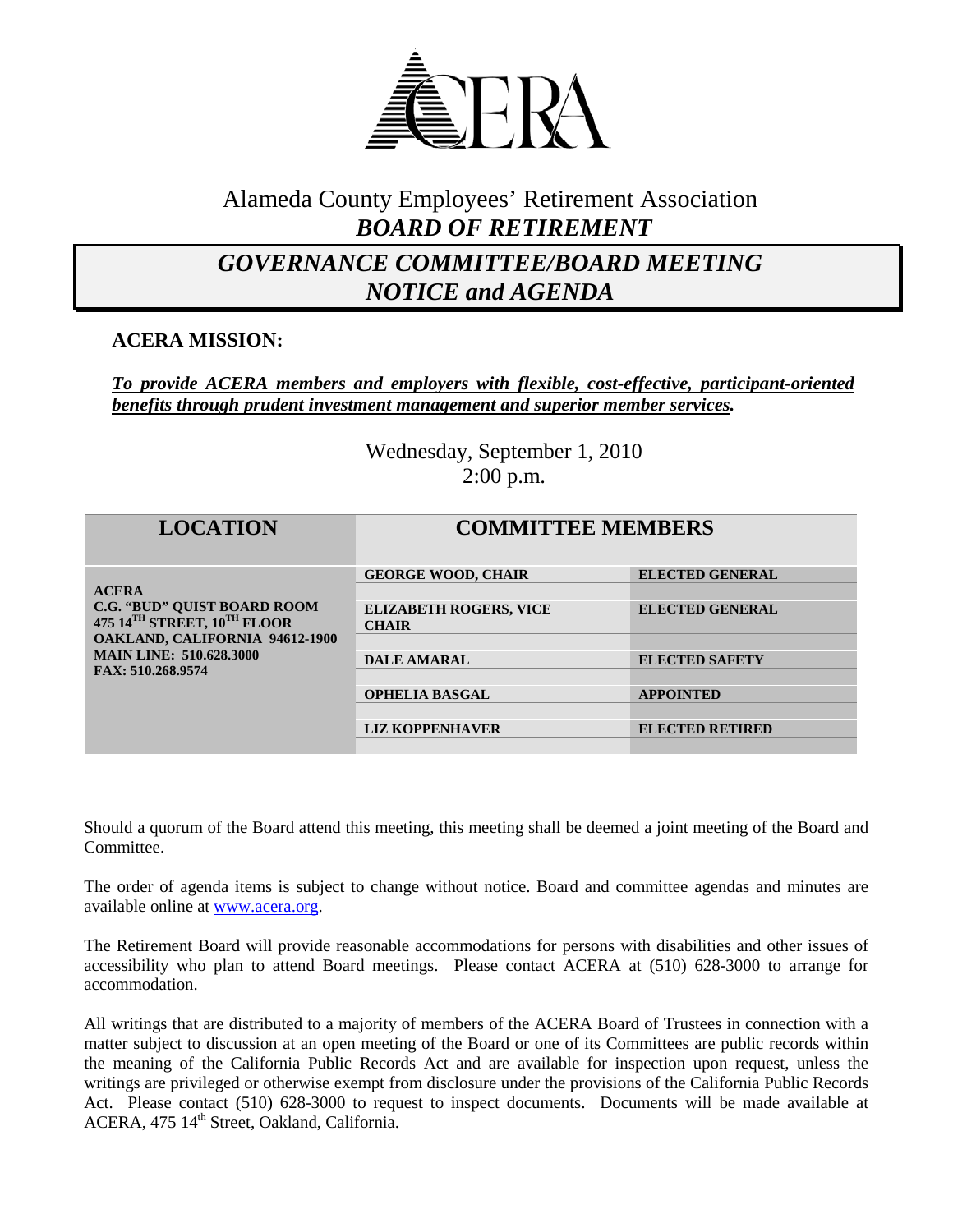# *GOVERNANCE COMMITTEE/BOARD MEETING*

**NOTICE and AGENDA, Page 2 of 3 – Wednesday, September 1, 2010**

**Call to Order:** 2:00 p.m.

### **Action Items: Matters for Discussion and Possible Motion by the Committee**

- 1. Review, Discussion and Possible Motion to Adopt Amendments, if any, and renew the **Trustee Communications Policy**
	- **Recommendation The Governance Committee advises the Board of** Retirement that it finds the content of the **Trustee Communications Policy** is appropriate and continues to meet the needs of ACERA and should be renewed without revisions as recommended by Staff.

- Robert Gaumer

- 2. Review, Discussion and Possible Motion to Adopt Amendments, if any, and renew the **Securities Litigation Policy**
	- Recommendation The Governance Committee advises the Board of Retirement that it finds the content of the **Securities Litigation Policy** is appropriate and continues to meet the needs of ACERA and should be renewed without revisions as recommended by Staff.

- Robert Gaumer

- 3. Review, Discussion and Possible Motion to Adopt Amendments, if any, and renew the **Fiduciary Counsel Retention Policy**
	- Recommendation The Governance Committee advises the Board of Retirement that it finds the content of the **Fiduciary Counsel Retention Policy** is appropriate and continues to meet the needs of ACERA and should be renewed without revisions as recommended by Staff.

Robert Gaumer

- 4. Review, Discussion and Possible Motion to Adopt Amendments, if any, and renew the **Record Retention Policy**
	- Recommendation The Governance Committee advises the Board of Retirement that it finds the content of the **Record Retention Policy** is appropriate and continues to meet the needs of ACERA and should be renewed with revisions to the Schedule as recommended by Staff.

Robert Gaumer